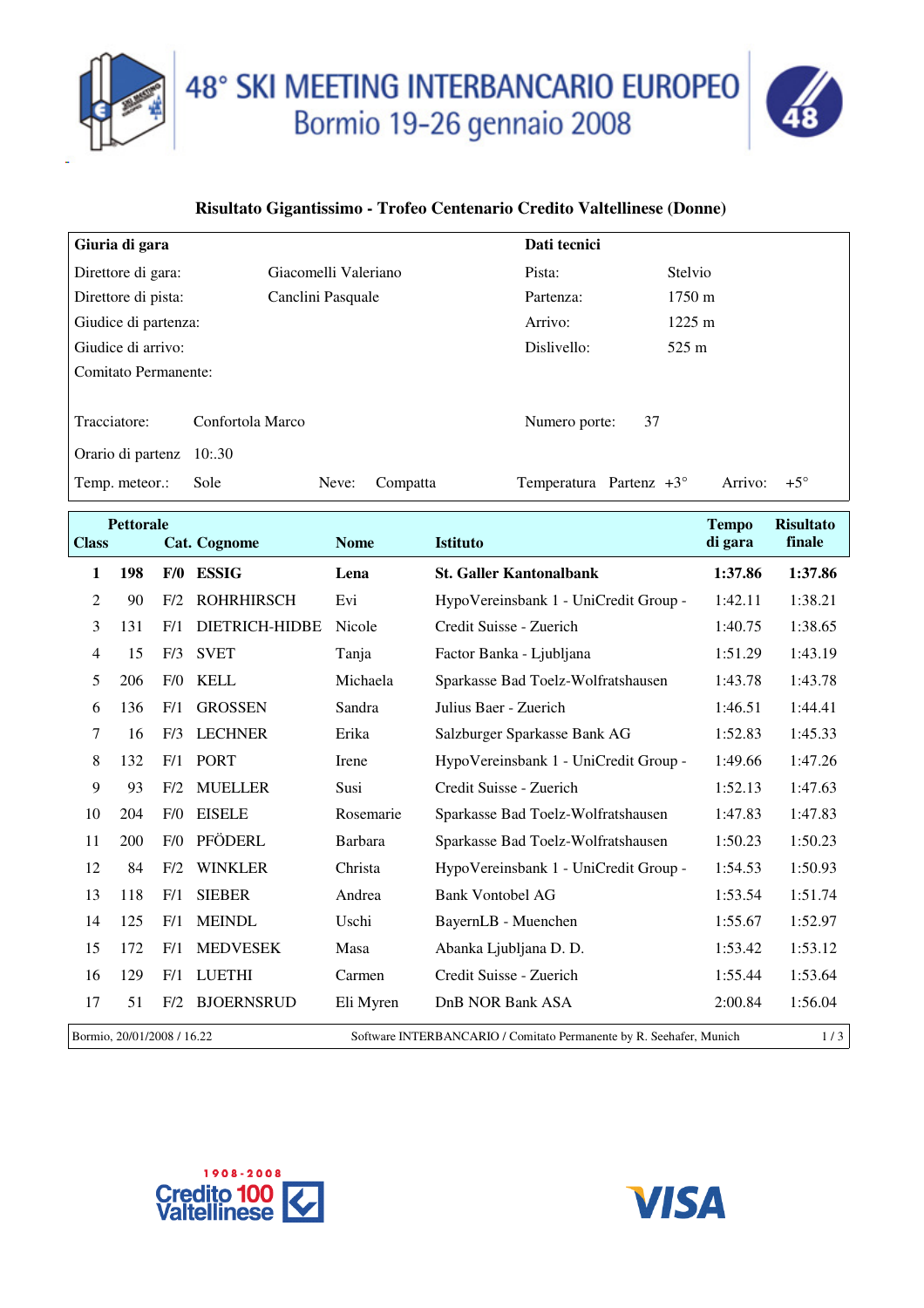## **Risultato Gigantissimo - Trofeo Centenario Credito Valtellinese (Donne)**

| <b>Class</b> | <b>Pettorale</b> |     | <b>Cat. Cognome</b>  | <b>Nome</b>   | <b>Istituto</b>                         | <b>Tempo</b><br>di gara | <b>Risultato</b><br>finale |
|--------------|------------------|-----|----------------------|---------------|-----------------------------------------|-------------------------|----------------------------|
| 18           | 86               | F/2 | <b>BENEDICIC</b>     | Barbara       | Abanka Ljubljana D. D.                  | 2:00.74                 | 1:56.54                    |
| 19           | 162              | F/1 | <b>VON ROHR</b>      | Sibylle       | Credit Suisse - Zuerich                 | 1:58.60                 | 1:57.40                    |
| 20           | 85               | F/2 | <b>KOCAR</b>         | Snezana       | Nova Ljubljanska Banka - Ljubljana      | 2:03.22                 | 1:59.32                    |
| 21           | 234              | F/0 | <b>ABHOLZER</b>      | Julia         | BayernLB - Muenchen                     | 1:59.60                 | 1:59.60                    |
| 22           | 208              | F/0 | <b>LENZ</b>          | Claudia       | <b>Bank Vontobel AG</b>                 | 1:59.69                 | 1:59.69                    |
| 23           | 46               | F/2 | <b>BOCCADORO</b>     | Laura         | Banca Popolare di Lecco - Deutsche Ban  | 2:05.40                 | 2:00.00                    |
| 24           | 168              | F/1 | <b>SCHACHER</b>      | Denise        | Raiffeisen Schweiz                      | 2:01.98                 | 2:00.78                    |
| 25           | 175              | F/1 | ZENHAEUSERN          | Petra         | Credit Suisse - Zuerich                 | 2:02.54                 | 2:01.04                    |
| 26           | 111              | F/2 | <b>TROXLER</b>       | Prisca        | <b>Bank Vontobel AG</b>                 | 2:06.62                 | 2:03.02                    |
| 27           | 127              | F/1 | <b>STRAUB</b>        | Nicola        | HypoVereinsbank 1 - UniCredit Group -   | 2:06.75                 | 2:03.75                    |
| 28           | 133              | F/1 | <b>PETERNEL</b>      | Irina         | <b>SKB</b>                              | 2:06.99                 | 2:03.99                    |
| 29           | 54               | F/2 | <b>HUMAR</b>         | Ada           | Nova Ljubljanska Banka - Ljubljana      | 2:10.44                 | 2:05.64                    |
| 30           | 201              | F/0 | FAIßT                | Stefanie      | Landesbank Baden-Wuerttemberg           | 2:06.17                 | 2:06.17                    |
| 31           | 88               | F/2 | <b>SCHLECHTER</b>    | Susanne       | Landesbank Baden-Wuerttemberg           | 2:10.92                 | 2:07.32                    |
| 32           | 83               | F/2 | VON DER HEYDE        | Ulrike        | Raiffeisenbank Roth-Schwabach           | 2:10.75                 | 2:07.45                    |
| 33           | 11               | F/3 | <b>PODGORSEK</b>     | Urska         | Nova Ljubljanska Banka - Ljubljana      | 2:14.77                 | 2:07.57                    |
| 34           | 122              | F/1 | <b>LOCATELLI</b>     | Flavia        | Banca IntesaSanpaolo                    | 2:11.49                 | 2:09.39                    |
| 35           | 47               | F/2 | <b>JAUCH-MESNER</b>  | Ingrid        | Deutsche Bank                           | 2:15.98                 | 2:10.58                    |
| 36           | 62               | F/2 | <b>CARNINO</b>       | Laura         | Banca IntesaSanpaolo                    | 2:17.29                 | 2:11.29                    |
| 37           | 5                | F/3 | <b>BRUNO</b>         | Maria Rita    | Banca IntesaSanpaolo                    | 2:19.10                 | 2:11.90                    |
| 38           | 18               | F/3 | HOFMANN-KONR         | Uschi         | Credit Suisse - Zuerich                 | 2:19.32                 | 2:13.02                    |
| 39           | 53               | F/2 | <b>RAHBERGER</b>     | Christa       | Raiffeisen - Bausparkasse - Wien        | 2:18.89                 | 2:13.79                    |
| 40           | 103              | F/2 | <b>LECHNER</b>       | <b>Birgit</b> | Sparkasse Bad Ischl AG                  | 2:22.72                 | 2:18.82                    |
| 41           | 48               | F/2 | <b>ASKELAND</b>      | Anne Sofie    | Nordea 1                                | 2:27.67                 | 2:21.97                    |
| 42           | 10               | F/3 | <b>GRESSLER</b>      | Christine     | BAWAG P.S.K.                            | 2:30.83                 | 2:22.13                    |
| 43           | 9                | F/3 | <b>RUH</b>           | Monique       | Banque Cantonal Vaudoise - Lausanne     | 2:33.59                 | 2:26.69                    |
| 44           | $\overline{2}$   | F/3 | <b>SIRCA</b>         | Tamara        | Nova Kreditna Banka - Maribor           | 2:35.56                 | 2:28.06                    |
| 45           | 94               | F/2 | <b>ALBERTONI</b>     | Laura         | <b>UBI Banca Gruppo 1</b>               | 2:31.73                 | 2:28.13                    |
| 46           | 61               | F/2 | <b>KONLE</b>         | Ingeborg      | Landesbank Baden-Wuerttemberg           | 2:35.32                 | 2:29.32                    |
| 47           | 72               | F/2 | <b>JUDAR</b>         | Darja         | Nova Kreditna Banka - Maribor           | 2:35.66                 | 2:30.86                    |
| 48           | 57               | F/2 | <b>VOLAJ RAKUSCE</b> | Simona        | Volksbank Ljudska banka d.d. - Slovenij | 2:37.30                 | 2:31.60                    |
| 49           | 142              | F/1 | <b>WITTER</b>        | Marcelle      | Julius Baer - Zuerich                   | 2:33.60                 | 2:31.80                    |
| 50           | 209              | F/0 | <b>PESJAK</b>        | Anja          | Factor Banka - Ljubljana                | 2:35.11                 | 2:35.11                    |
| 51           | 41               | F/3 | ŽNIDERŠIČ            | Neli          | Nova Kreditna Banka - Maribor           | 2:41.86                 | 2:35.26                    |
| 52           | 228              | F/0 | <b>HUNDSHAMMER</b>   | Kathrin       | Deutsche Bank                           | 2:37.68                 | 2:37.68                    |
| 53           | 17               | F/3 | <b>PRICKLER</b>      | Herta         | Oesterreichische Volksbanken AG         | 2:58.24                 | 2:51.34                    |
| 54           | 177              | F/1 | <b>BOROVINSEK</b>    | Petra         | Nova Kreditna Banka - Maribor           | 2:56.10                 | 2:54.90                    |
| 55           | 38               | F/3 | <b>GRILL</b>         | Anita         | Oesterreichische Volksbanken AG         | 3:01.86                 | 2:55.56                    |
| 56           | 22               | F/3 | COLO'                | Angela        | Banca Carige SpA                        | 3:04.98                 | 2:58.08                    |
| 57           | 66               | F/2 | <b>BERG-ANDRESEN</b> | Anne          | DnB NOR Bank ASA                        | 3:03.64                 | 2:58.84                    |
| 58           | 101              | F/2 | <b>JAKOPIN</b>       | Sasa          | Bankart Nova Ljubljanska Banka          | 3:02.49                 | 2:59.19                    |